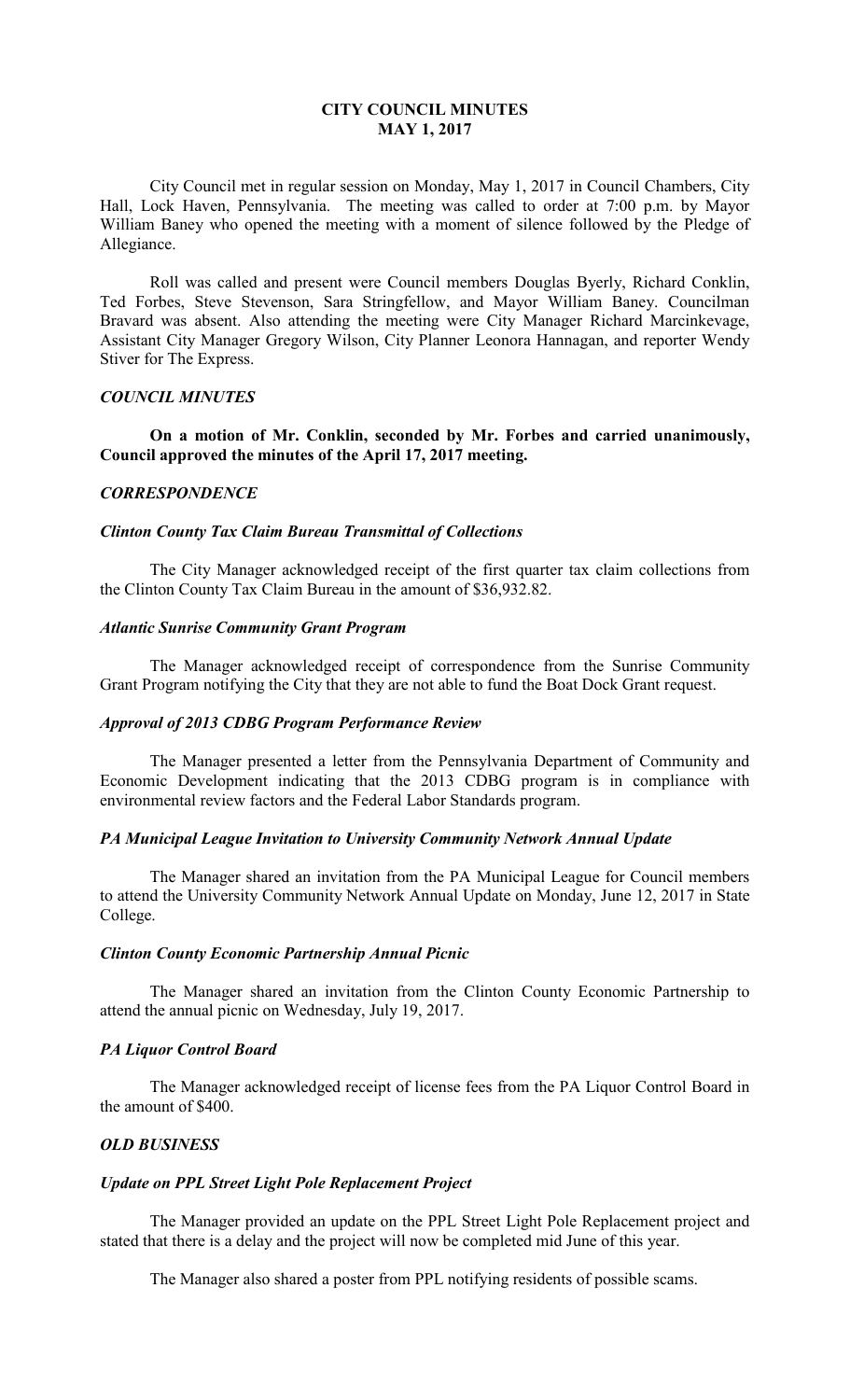## *NEW BUSINESS*

## *Event/Property Requests*

## *Lock Haven University Homecoming Activities*

 The Manager presented a request from Lock Haven University for use of City facilities for Homecoming Activities on September 22, 2017. He stated that the request included blocking Water Street beginning at the corner of Jay Street to include the Corman Amphitheater for a block party; fireworks in the evening following the block party and pep rally; use of the amphitheater for viewing the fireworks; installation of the homecoming banner on East Main Street from September  $15<sup>th</sup>$  to September  $24<sup>th</sup>$ ; and the authorization of the appropriate banner resolution.

 **On a motion by Mr. Forbes, seconded by Ms. Stringfellow and carried unanimously, council approved Lock Haven University's request to use City facilities for Homecoming activities on September 22, 2017, to erect a banner from September 15 – 24, 2017 and authorized the appropriate banner resolution. (Resolution No. 1274)** 

### *The Life Center Request to Use Triangle Park for a Fundraiser*

 The Manager presented a request from The Life Center to hold a donut sale on May 20, 2017 in Triangle Park.

 **On a motion by Mr. Conklin, seconded by Mr. Byerly, and carried unanimously council approved The Life Center's request to hold a donut sale on May 20, 2017 in Triangle Park.** 

# *Consideration of an Ordinance amending the budget of the Recreation Fund (Fund 5) to recognize the Boat Dock Project – First Reading*

 The Manager presented an Ordinance that would amend the Recreation Fund budget to recognize the Boat Dock Project revenues and expenditures – First Reading. On a motion by Mr. Stevenson, seconded by Mr. Forbes and carried unanimously, Council approved the Ordinance amending the Recreation Fund budget to recognize the Boat Dock Project – First Reading.

## *Recognition of donations for the Summer Concert Series*

 The Manager stated that donations for the Summer Concert Series were received from Comcast CATV in the amount of \$1,000 and an anonymous donation in the amount of \$1,000.

## *Consideration of award of annual commodity contracts*

 The Manager presented a list of recommended awards for the 2017-2018 Commodities. The list of awards of commodity contracts was as follows:

#### Item No.  $1 - \text{Aggregates:}$

Award Contract to Hanson Aggregates, Inc. of Montoursville, PA for the purchase of the following items from the Quarry listed:

| <b>Item</b> | Type               | F.O.B. Quarry | F.O.B. Delivered | Quarry     |
|-------------|--------------------|---------------|------------------|------------|
| Item 1A     | No. 10 Screenings  | \$10.15/ton   | \$13.15/ton      | Salona     |
| Item 1B     | No. 67 Stone       | \$11.40/ton   | \$14.40/ton      | Curtin Gap |
| Item 1C     | No. $5(2 B)$ Stone | \$11.05/ton   | \$14.05/ton      | Salona     |
| Item 1D     | No. 2ASub Base     | \$8.90/ton    | \$11.90/ton      | Salona     |
| Item 1E     | No. 8 Stone        | \$15.25/ton   | \$18.25/ton      | Salona     |
| Item 1F     | Size R-4 Riprap    | \$13.50/ton   | \$16.50/ton      | Salona     |
| Item 1G     | No. 2RC Stone      | \$7.90/ton    | $$10.90/t$ on    | Salona     |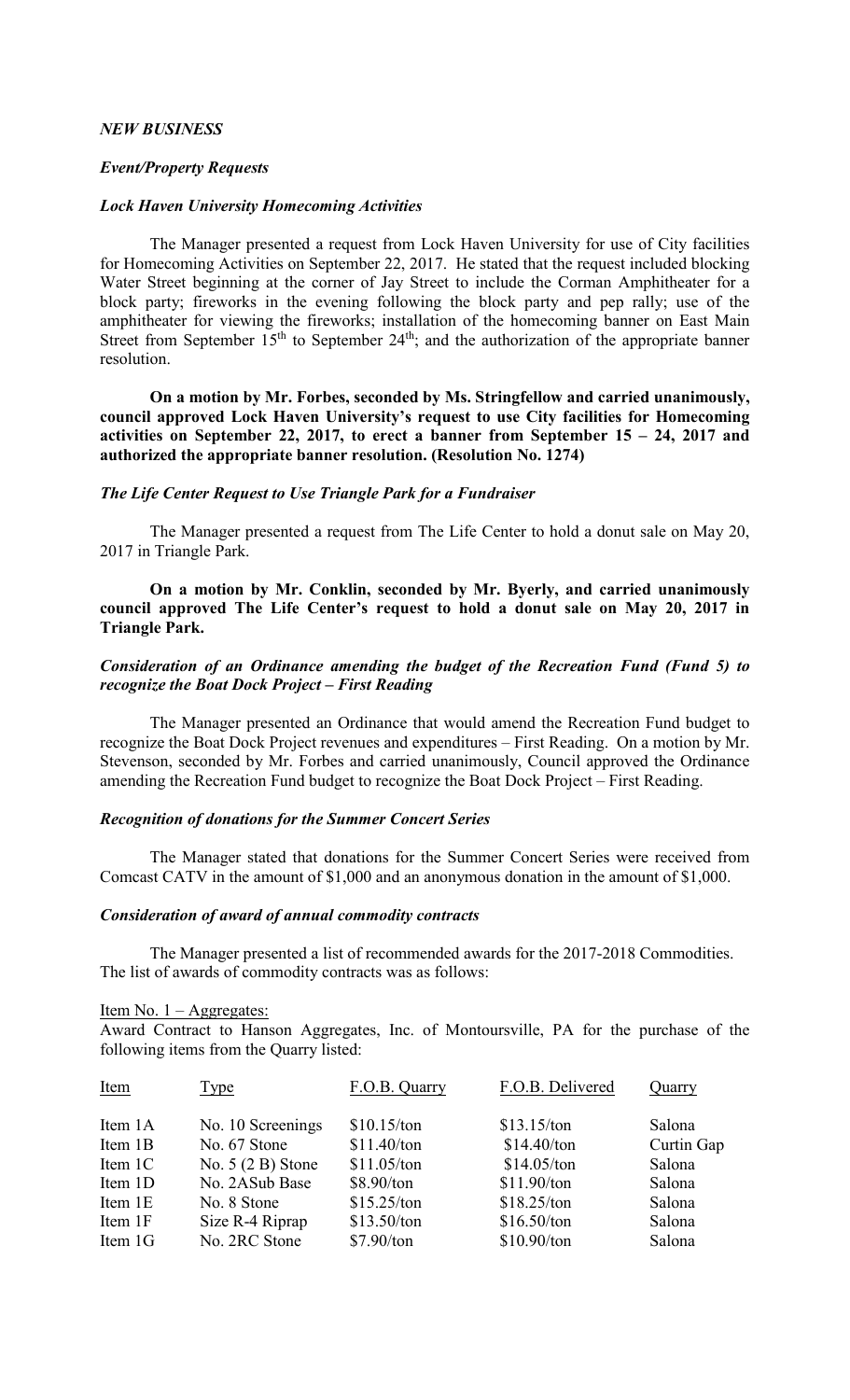Item No. 2 – Anti-Skid Material:

 Award contract to Glenn O. Hawbaker, Inc. of State College, PA for the purchase of Type 6-S Anti-Skid Material at the price of \$8.30/ton quarry and \$14.80/ton F.O.B. City from the Pleasant Gap Quarry.

Item No. 3 – Bituminous Plant Mixed Materials:

 Award Items No. 3 A – Base., 3B-Wearing and 3C, - binder, for the price of \$43.00, \$54.00 and \$48.00 respectively to Glenn O. Hawbaker, Inc., of Sate College, PA from the Pleasant Gap Plant.

### Item No. 4 – Bituminous Stockpile Patching Material:

 Award Contract to HEI-WAY, LLC, Sarver, PA from the Sarver Plant at the price of \$83.83/ton FOB Plant and \$106.00 FOB City for Item 4 A (PennDOT Section 484) and Item 4B (PennDOT Section 485) and \$90.00 FOB Plant and \$112.17 FOB City for Item 4C (Fiber Modified, PennDOT Section 486) (Only one bid received).

### Item No. 5 – Polymer Flocculants;

 Award contract to Main Pool & Chemical of Dupont, PA based on the annual cost of \$81,845.07. The cost per pound of polymer from Main Pool is \$1.02.

### Item No. 6 – Aluminum Sulfate:

Award contract to USALCO of Baltimore, MD based on bid of \$0.8948/gallon.

### Item No. 7 – Water Pipe & Fittings:

 Award contract to L/B Water Service of Sellinsgrove, PA based on total bid of \$12,178.90.

### Item No. 8 – Sewer & Storm Sewer Pipe & Fittings:

Award contract to L/B Water Service of Sellinsgrove, PA based on total bid of \$2,768.38.

## **On a motion by Mr. Conklin, seconded by Mr. Stevenson and carried unanimously, Council approved the awards of the 2017-2017 Commodities as presented.**

## *Consideration of contract for 2017 CDBG Street Paving Project to Glenn O. Hawbaker, Inc.*

 The Manager presented a memo from the City Planner concerning the 2017 CDBG Street Paving Project. The bid results for the project includes milling & paving the roadway and reconstructing 11 handicap ramps on South Fairview Street (Bellefonte Avenue to Peach Street), South Jones Street (Maple Street to the end), and West Third Street (North Highland to Barton Street). A review of the bid documents found that the information submitted by Glenn O. Hawbaker, Inc., is acceptable and therefore, it was recommended that Council award a contract to the low bidder, Glenn O. Hawbaker, Inc. in the amount of \$280,643.25.

# **On a motion by Mr. Stevenson, seconded by Ms. Stringfellow, and carried unanimously, Council approved award of a contract for the 2017 CDBG Street Paving Project to Glenn O. Hawbaker, Inc. in the amount of \$280.643.25.**

## *Consideration of an application for County Aid Liquid Fuel funds for Glenn Road Project*

 The Manager requested that Council approve an application to the County Aid Liquid Fuel Funds for the Glenn Road Project. The project meets the County's requirements in that it is a project shared with Lock Haven University which will widen Glenn Road and make the street safe for pedestrian and vehicular traffic. The City portion of the project is \$94,000 and the application to the county would be for \$46,000.

 **On a motion by Mr. Stevenson, seconded by Mr. Byerly, and carried unanimously, Council approved an application for County Aid Liquid Fuel funds for the Glenn Road Project and authorized the appropriate resolution. (Resolution No. 1275)**